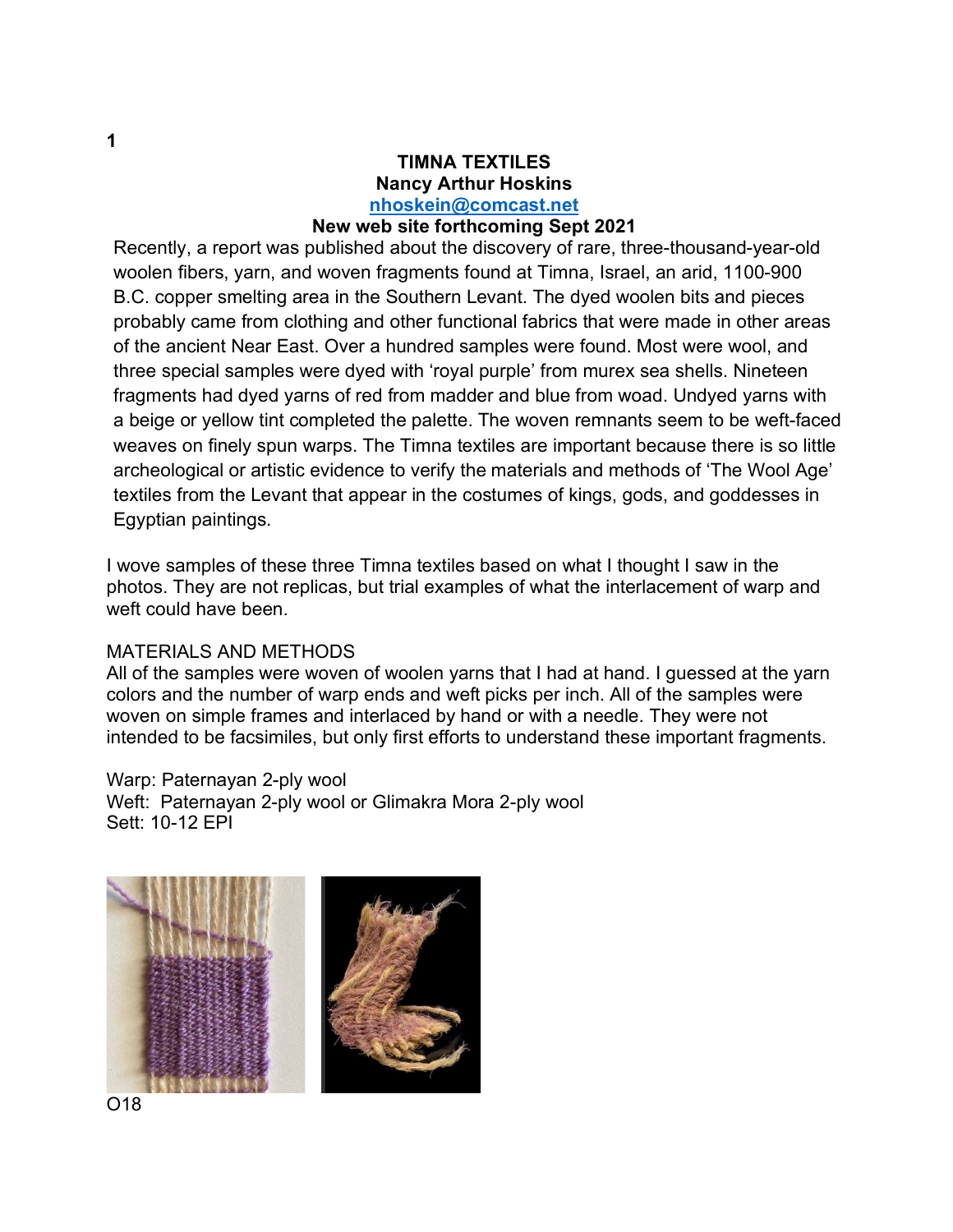2 A weft-faced fragment with one purple weft yarn and ecru warps





2014-9257 A weft-faced weave with bands of different colors





2014-9255 A weft-faced weave in red with a possible tapestry woven section of blue and natural



2013-9053